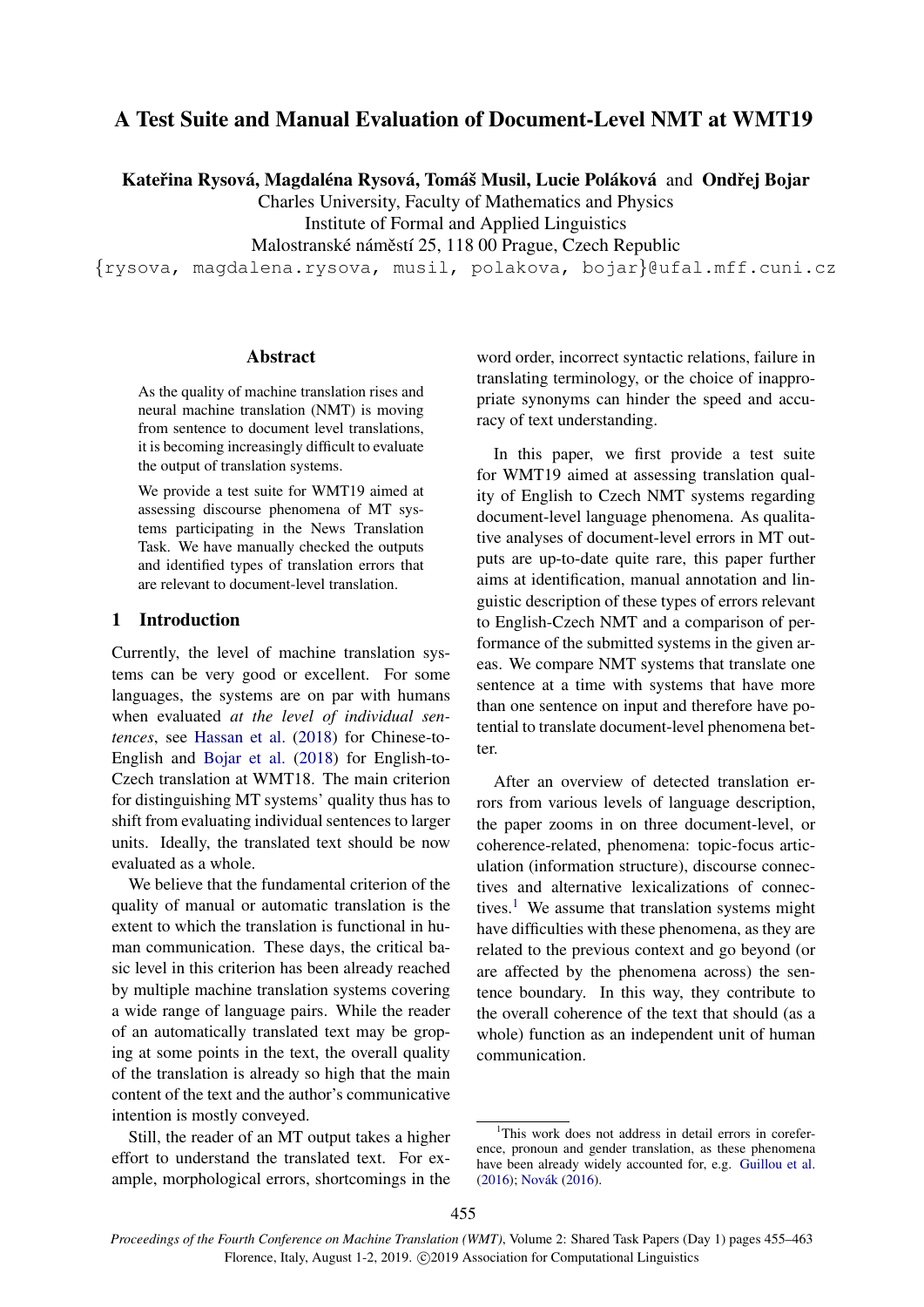### 2 Data

The evaluations in this paper are conducted on a selection of 101 documents from the parallel Prague Czech-English Dependency Treebank (PCEDT, Hajič et al.  $(2012)$ ), and we also used discourse annotations of the same texts in the Penn Discourse Treebank 3.0 (PDTB, for details see [Webber et al.](#page-8-5) [\(2019\)](#page-8-5)).

# 2.1 Prague Czech-English Dependency Treebank

The Prague Czech-English Dependency Treebank is a parallel corpus consisting of English original texts and their Czech translations. The PCEDT contains 1.2 million running words in almost 50,000 sentences in each part.

The English texts come from the Penn Treebank (Wall Street Journal Section; [Marcus et al.,](#page-8-6) [1993\)](#page-8-6). They were manually translated into Czech by trained linguists without any support of MT and proofread. The PCEDT is manually annotated on the tectogrammatical (deep-syntactic) layer in both languages. The sentences are represented by dependency structures of content words. The nodes in the tree structures are provided with syntactico-semantic labels as, e.g., predicate, actor, patiens, addressee or locative. Also, the valency frames of verbs (argument structure) are captured, as well as elliptical structures and anaphoric relations.

In addition, the Czech part is automatically tagged and parsed as surface-syntactic dependency trees on the analytical layer. The English part also preserves the original phrase-structure annotation of the Penn Treebank. Also, the annotation of discourse relations, connectives and Altlexes from the Penn Discourse Treebank was extracted and added to our PCEDT dataset.

## 3 NMT Systems

We evaluated 5 NMT systems from those participating in WMT19 in English-to-Czech translation. In particular, we selected those of the highest quality as estimated by automatic scoring at ma-trix.statmt.org.<sup>[2](#page-1-0)</sup>

CUNI-Transf-2018 is last year submission by [Popel](#page-8-7) [\(2018\)](#page-8-7). It is a neural machine translation model based on the Transformer architecture

and trained on parallel and back-translated monolingual data. It translates one sentence at a time.

CUNI-DocTransf-T2T is a Transformer model following [Popel](#page-8-7) [\(2018\)](#page-8-7), but trained on WMT19 document-level parallel and monolingual data. During decoding, each document was split into overlapping multi-sentence segments, where only the "middle" sentences in each segment are used for the final translation. CUNI-Transf-T2T is the same system as CUNI-DocTransf-T2T, just applied on separate sentences during decoding.

CUNI-DocTransf-Marian is documentlevel trained Transformer in Marian framework following [Popel](#page-8-7) [\(2018\)](#page-8-7), but finetuned on document-level parallel and monolingual data by translating triples of adjacent sentences at once. If possible, only the middle sentence is considered for the final translation hypothesis, otherwise a double or single sentence context is used.

Online-B is an anonymized online system which we know also from several previous years of WMT.

Reference is the Czech side of the PCEDT corpus.

### <span id="page-1-1"></span>4 Annotation Design

The 101 PCEDT documents selected for translation and manual evaluation belong to the "essay" and "letter" genre labels according to the classification of PDTB given in [Webber](#page-8-8) [\(2009\)](#page-8-8). At the same time, the selected texts have a length of 20– 50 sentences. These documents were submitted as an additional test suite for Machine Translation of News shared task at the WMT 2019. Because we are interested in document-level translation and the effect of context on the translation, we only selected documents with cross-sentence discourse relations.

We have created a simple annotation interface (see Figure [1\)](#page-2-0), which allows the annotator to mark the items that were translated correctly.

Specifically, several types of cross-sentence discourse relations are considered on the source side (reusing the annotations available in the Penn Discourse Treebank 3.0).

The target side was validated by trained linguists. For each of the observed connectives / AltLex, the annotators indicated whether:

(1) the given expression/phrase in the source fulfills the function of a connective – according to the

<span id="page-1-0"></span><sup>2</sup>[http://matrix.statmt.org/matrix/](http://matrix.statmt.org/matrix/systems_list/1896) [systems\\_list/1896](http://matrix.statmt.org/matrix/systems_list/1896)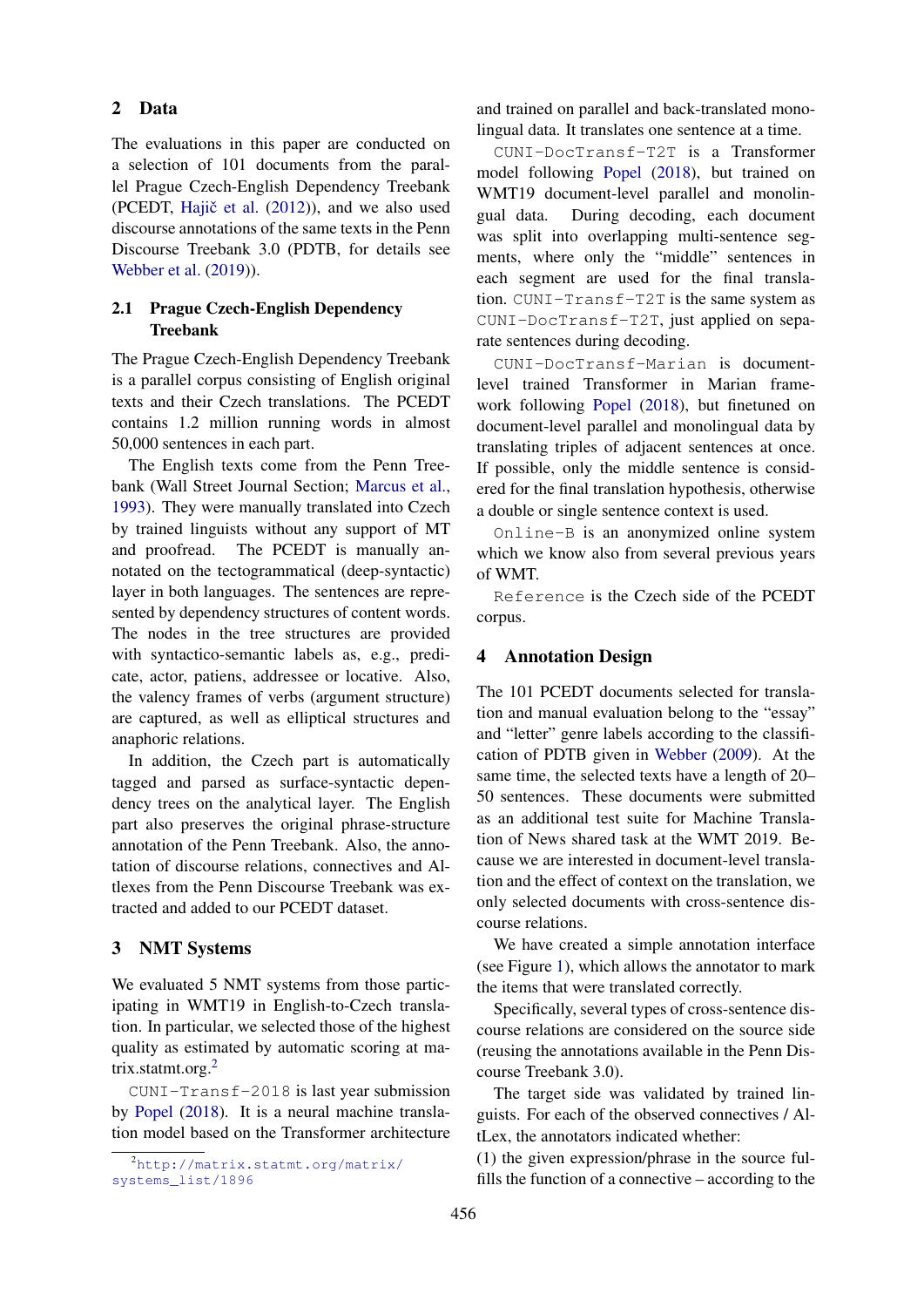<span id="page-2-0"></span>

| President Bush and Soviet leader Mikhail Gorbachev will hold an informal meeting in early<br>December, a move that should give both leaders a political boost at home.                                                                                                                                                       | Prezident Bush a sovětský vůdce Michail Gorbačov uspořádají na začátku prosince neformální<br>setkání, které by mělo dát oběma vůdcům politickou podporu doma.                                                                                                          |  |  |  |
|------------------------------------------------------------------------------------------------------------------------------------------------------------------------------------------------------------------------------------------------------------------------------------------------------------------------------|-------------------------------------------------------------------------------------------------------------------------------------------------------------------------------------------------------------------------------------------------------------------------|--|--|--|
| $1$ The White House is purposely not calling the meeting a summit so that there won't be any<br>expectation of detailed negotiations or agreements $\triangleleft$ 1.                                                                                                                                                        | Bílý dům úmyslně neříká schůzku summitem, takže nebude žádné očekávání podrobných<br>jednání či dohod.                                                                                                                                                                  |  |  |  |
| Rather, senior administration officials said 1 that the unexpected meeting was scheduled at<br>Mr. Bush's request because of his preference for conducting diplomacy through highly<br>personal and informal meetings with other leaders <1.                                                                                 | Úředníci vyšších správních úřadů uvedli, že nečekané setkání bylo naplánováno na žádost<br>pana Bushe kvůli jeho preferenci vést diplomacii prostřednictvím vysoce osobních a<br>neformálních setkání s ostatními vůdci.                                                |  |  |  |
|                                                                                                                                                                                                                                                                                                                              | 1 Exp Expansion.Substitution.Arg2-as-subst                                                                                                                                                                                                                              |  |  |  |
|                                                                                                                                                                                                                                                                                                                              | poznámky<br>Původní vztah:<br>$\circ$ Ano $\circ$ Ne                                                                                                                                                                                                                    |  |  |  |
|                                                                                                                                                                                                                                                                                                                              | Zachován v překladu: ⊙ Ano ⊙ Ne                                                                                                                                                                                                                                         |  |  |  |
| $2$ The two leaders will meet on Dec. 2 and 3, alternating the two days of meetings between a<br>U.S. and a Soviet naval vessel in the Mediterranean Sea $\langle 2 \rangle$ .                                                                                                                                               | Oba vůdci se sejdou 2. a 3. prosince a střídají dva dny schůzek mezi USA a sovětským<br>námořním plavidlem ve Středozemním moři.                                                                                                                                        |  |  |  |
| 2> The unusual seaborne meeting won't disrupt plans for a formal summit meeting next<br>spring or summer, at which an arms-control treaty is likely to be completed $\blacktriangleleft$ .                                                                                                                                   | Neobvyklé námořní setkání nenaruší plány na formální summit na jaře nebo v létě, na kterém<br>bude pravděpodobně uzavřena smlouva o kontrole zbraní.                                                                                                                    |  |  |  |
|                                                                                                                                                                                                                                                                                                                              | 2 Ent                                                                                                                                                                                                                                                                   |  |  |  |
|                                                                                                                                                                                                                                                                                                                              | poznámky<br>Původní vztah:<br>$\bigcirc$ Ano $\bigcirc$ Ne                                                                                                                                                                                                              |  |  |  |
|                                                                                                                                                                                                                                                                                                                              | Zachován v překladu: ⊙ Ano ⊙ Ne                                                                                                                                                                                                                                         |  |  |  |
| In announcing the meeting yesterday, Mr. Bush told reporters at the White House that neither<br>he nor Mr. Gorbachev expects any "substantial decisions or agreements." Instead, he said that<br>the purpose is simply for the two to get "better acquainted" and discuss a wide range of issues<br>without a formal agenda. | Bush oznámil včera v Bílém domě novinářům, že ani on, ani pan Gorbačov neočekávají žádná<br>podstatná rozhodnutí nebo dohody". Místo toho, on říkal, že účelem je jednoduše, aby se dva,<br>lépe seznámit" a diskutovat o široké škále otázek, aniž by formální agendu. |  |  |  |
| 3 Despite the informal nature of the session and the calculated effort to hold down<br>expectations, the meeting could pay significant political dividends for both leaders $\triangleleft$ a.                                                                                                                               | Navzdory neformální povaze zasedání a vypočtené snaze držet se nad očekáváním by se na<br>setkání mohli zúčastnit významné politické dividendy pro oba vůdce.                                                                                                           |  |  |  |
| $\Rightarrow$ 4 $\triangleright$ Mr. Gorbachev badly needs a diversion from the serious economic problems and ethnic<br>unrest he faces at home $\blacktriangleleft$ $\triangleleft$ 4.                                                                                                                                      | Pan Gorbačov špatně potřebuje odklon od vážných ekonomických problémů a etnických<br>nepokojů, kterým čelí doma.                                                                                                                                                        |  |  |  |
|                                                                                                                                                                                                                                                                                                                              | 3 Imp Contingency.Cause.Reason                                                                                                                                                                                                                                          |  |  |  |
|                                                                                                                                                                                                                                                                                                                              | poznámky<br>Původní vztah:<br>$\bigcirc$ Ano $\bigcirc$ Ne                                                                                                                                                                                                              |  |  |  |
|                                                                                                                                                                                                                                                                                                                              | Zachován v překladu: Ano Ne                                                                                                                                                                                                                                             |  |  |  |
| American officials have said $\oplus$ that a meeting with the leader of the U.S. could help bolster<br>his stature among Soviet politicians and academics, whose support he needs $\blacktriangleleft$ .                                                                                                                     | Američtí představitelé uvedli, že setkání s vůdcem USA by mohlo pomoci posílit jeho postavení<br>mezi sovětskými politiky a akademiky, jejichž podporu potřebuje.                                                                                                       |  |  |  |
|                                                                                                                                                                                                                                                                                                                              | 4 Imp Contingency.Cause.Result                                                                                                                                                                                                                                          |  |  |  |
|                                                                                                                                                                                                                                                                                                                              | poznámky<br>Původní vztah:<br>$\bigcirc$ Ano $\bigcirc$ Ne                                                                                                                                                                                                              |  |  |  |
|                                                                                                                                                                                                                                                                                                                              | Zachován v překladu: ○ Ano ○ Ne                                                                                                                                                                                                                                         |  |  |  |
| 5 > For his part, Mr. Bush has been criticized regularly at home for moving too slowly and<br>cautiously in reacting to Mr. Gorbachev's reforms and the historic moves away from<br>communism in Eastern Europe $\leq 5$ .                                                                                                   | Pan Bush byl pravidelně kritizován doma za to, že se příliš pomalu a opatrně pohyboval v<br>reakci na reformy pana Gorbačova a na historické posuny od komunismu ve východní Evropě.                                                                                    |  |  |  |
| 5 A face-to-face meeting with Mr. Gorbachev should damp such criticism, though it will<br>hardly eliminate it $\blacktriangleleft$ <sub>5</sub> .                                                                                                                                                                            | Tváří v tvář osobnímu setkání s panem Gorbačovem by tato kritika měla být vlhká, i když ji<br>sotva odstraní.                                                                                                                                                           |  |  |  |
|                                                                                                                                                                                                                                                                                                                              | 5 Imp Contingency.Cause.Result                                                                                                                                                                                                                                          |  |  |  |

Figure 1: Screenshot of the annotation interface.

annotator, or the function of AltLex – according to the original English annotation displayed. If yes, then whether its Czech translation is (2):

- adequate and correctly placed, $3$
- adequate but incorrectly placed,
- omitted and it does not harm the output
- omitted and it harms the output
- not adequate.

The questionnaire for word order annotation is analogous, compare the description of tables with results below in Section [7.](#page-5-0) The original translation into Czech from PCEDT could serve as a reference translation but similarly to [Bojar et al.](#page-8-1) [\(2018\)](#page-8-1), we opted for a bilingual evaluation, showing the annotators always the source and the candidate translation. The benefit is that the human translation can be evaluated using the same criteria as the MT system outputs.

There were 6 annotators, all of them students of linguistics. Each annotator evaluated 8 documents in the first round. For each document, they evaluated the output of one MT system (without knowing which MT system produced the output). To measure the inter-annotator agreement, we organized a second round of evaluation, where each annotator was given documents and systems combination that was in the first round evaluated by another annotator. Details on the IAA are given in Section [7.](#page-5-0)

# 5 Linguistic Analysis of Translations Errors across Language Levels

We carried out a complex linguistic analysis of a sample of the translated texts and revealed that even the best translations contained cca 15–20 linguistic issues (per text of 35 sentences). This means that although the content reliability and linguistic level of (the best) MT systems is very high, they still do not reach communication skills of humans. This fact may be challenging for their authors, as there are still possibilities for improvement. However, a systematic improvement of MT systems is rather difficult due to non-systematic nature of language errors found in the analysis – e.g. if there appeared an untypical word order in a

<span id="page-2-1"></span><sup>&</sup>lt;sup>3</sup> for Altlexes: and preserves the original discourse meaning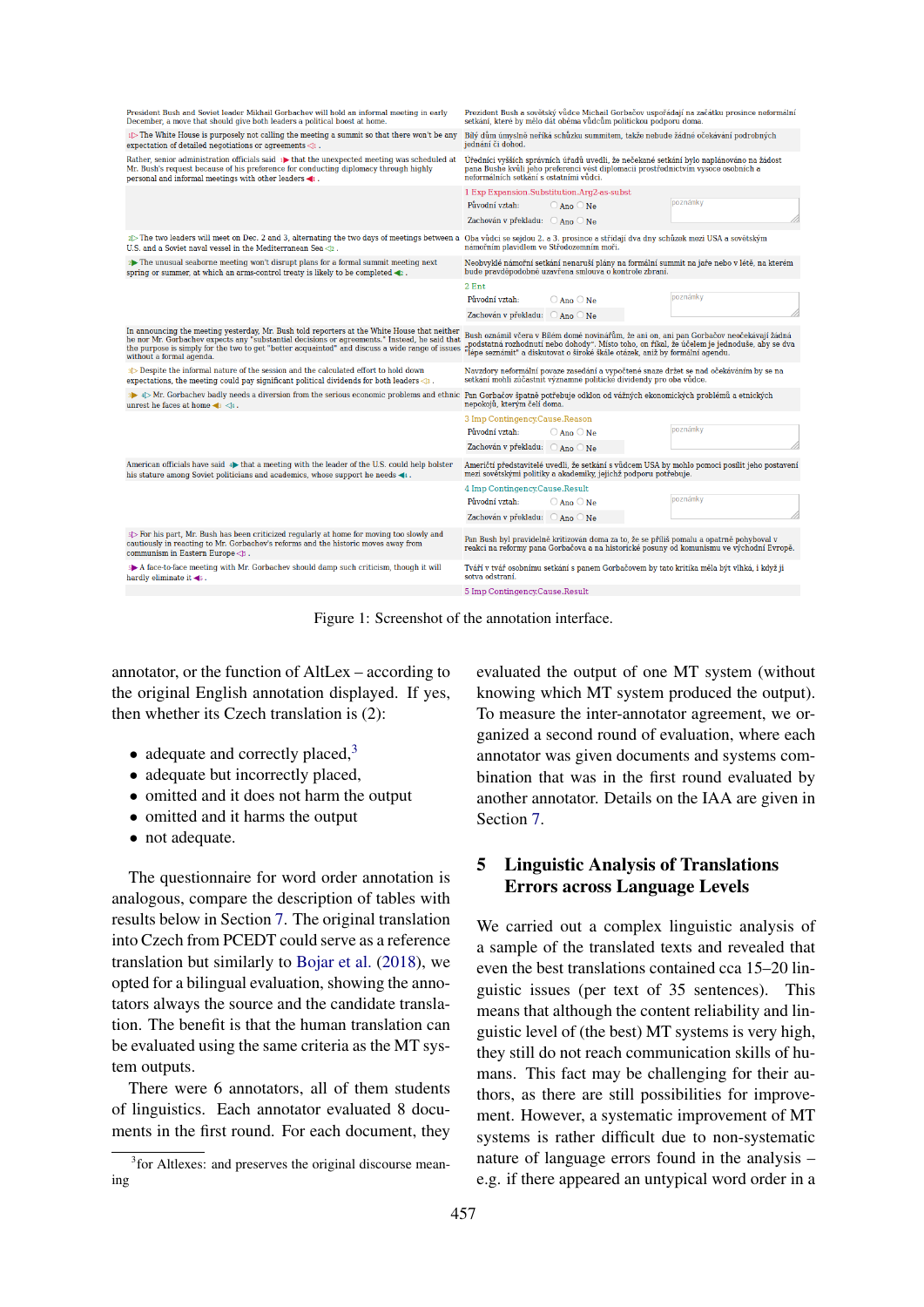sentence, it does not mean that word order errors are also present in the rest of the translated text. It turned out, on the contrary, that the errors / problematic issues appear individually, as singularities.

In the following part, we discuss the problematic places in a sample of translated texts. We tried to select the best or (at least) good MT systems to demonstrate that even in such an advanced translation, there are still issues requiring improvement.

# <span id="page-3-0"></span>5.1 Morphology

We were able to detect errors from various levels of language description. Some problematic issues concerned even such basic phenomena as e.g. the use of a verbal mood or other morphological issues (*It's as if France decided to give only French history questions to students in a European history class, and when everybody aces the test, they say their kids are good in European history – Je to, jako by se Francie rozhodla davat ´ studentum evropsk ˚ ych hodin d ´ ejepisu jen ot ˇ azky ´* z francouzštiny, a když všichni v testu excelují, *r***íkají**, že jejich děti jsou v evropských dějinách *dobre´*; the Czech translation is not consistent in maintaining potentiality: the intended content should be translated into Czech as: *jako kdyby se Francie..., a az by ˇ vsichni v textu excelovali, ˇ rekli ˇ by...*) with the obligatory conditional morpheme *by*, also as a part of the conjunction *kdyby*, used in past (unreal) conditions.

### 5.2 Lexicon

Other issues concerned the choice of vocabulary. The individual translations included e.g. inappropriate repetition of the same word (ie. the MT systems produced a non-natural output by not attempting to use a synonym, cf. *in testcoaching workbooks and worksheets — v pracovních sešitech a pracovních sešitech* "in testcoaching workbooks and in test-coaching workbooks"). In some of them, there also appeared incorrect literal translations of terms (cf. *a joint venture of McGraw-Hill Inc. and Macmillan's parentt, Britain's Maxwell Communication Corp – spolecnˇ ym podnikem McGraw-Hill Inc. a Macmil- ´ lanovym´ rodicemˇ , britskou spolecnost ˇ ´ı Maxwell Communication Corp*).

Another lexical issue was the use of an inaccurate synonym in a given context (cf. *but he doesn't deny that some items are similar – ale nepop´ıra, ´ ze n ˇ ekter ˇ e p ´ redm ˇ ety jsou podobn ˇ e´*; the word *předměty* may be a synonym to the original

*items* but not in this context, the Czech word here means rather tangible *objects*).

Generally, the MT systems succeed in translating basic words or phrases but sometimes they fail in translating terms or technical words and in lexical variety (often resulting in word repetition and failure to use an appropriate synonym).

# 5.3 Syntax

The translations also exhibit signs of incorrect syntactic relations, e.g. excessive genitive accumulation, which is untypical for Czech (cf. *About 20,000 sets of Learning Materials teachers' binders have also been sold in the past four years. – Asi 20 000 souboru (Noun in Gen) u ˚ cebn ˇ ´ıch material´ u (NP in Gen) u ˚ citelsk ˇ ych po ´ rada ˇ cˇu (NP ˚ in Gen)* bylo také prodáno v posledních čtyřech *letech.*). Another typical syntactic error appears in translation of syntactically potentially homonymous phrases, as in the example above in [5.1](#page-3-0) the phrase *European history class*, translated wrongly as *evropskych hodin d ´ ejepisu ˇ* (European classes of history).

Also, a large problematic area was revealed in word order configurations. Some translations contained the word order adopted from English, where it is untypical or even incorrect in Czech. This issue is related to sentence information structure or topic-focus articulation, as the word order is connected with contextual boundness (cf. *. . . says "well over 10 million" of its Scoring High test-preparation books have been sold since their introduction 10 years ago – uvádí, že "více než 10 milionu" jeho testovac ˚ ´ıch knih Scoring High se prodalo od jejich zavedení před 10 lety*; the expression "více než 10 milionů" is the focus of the sentence and therefore it should be placed in the final position in Czech). Similar issue (concerning topic-focus articulation) may be observed in the sentence *Scoring High and Learning Materials are the best-selling preparation tests. – Scoring High and Learning Materials jsou nejprodávanější přípravné testy.* Again, the expression *Scoring High and Learning Materials* should be (as focus proper of the sentence) placed in the final sentence position in Czech.

### 5.4 Semantics

Semantic issues (to a certain extent) are already partly included in the incorrect translations of terms as discussed above. Other are related especially to factual inaccuracy, e.g. the expression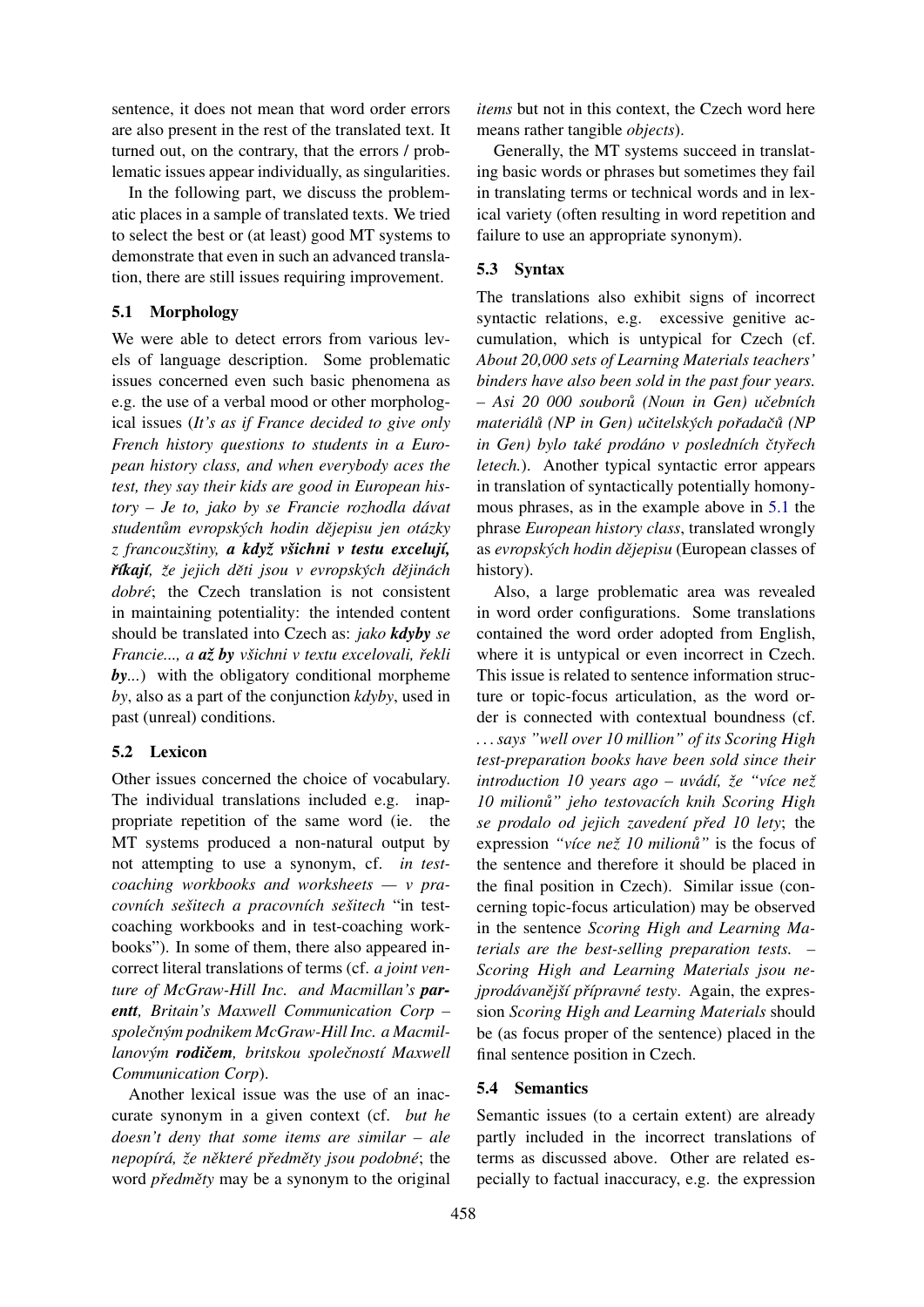*French history questions* was incorrectly translated as *otázky z francouzštiny* "questions from French".

In some cases, even a whole part of the original text was completely omitted in the translation – the meaning of the sentence was thus negatively affected (*. . . and Harcourt Brace Jovanovich Inc.'s Metropolitan Achievement Test and Stanford Achievement Test – . . . a Harcourt Brace Jovanovich*).

#### 5.5 Discourse

Further issues in translations also appeared on higher levels of language description, crossing the sentence boundary and mostly affecting text understanding as a whole. These discourserelated phenomena include especially coreference and discourse (semantico-pragmatic) relations, largely expressed by discourse connectives or their paraphrases (AltLexes). A detailed analysis of discourse-related translation errors is given below in Section [6.1.](#page-4-0)

# 6 Linguistic Analysis of Selected Document-Level Errors

#### <span id="page-4-0"></span>6.1 Selected coherence phenomena

A comprehensive linguistic analysis of a sample of translated texts showed that even the best translations are not completely error-free (the best ones contained about 15–20 errors per text). These errors were further analyzed – they appear across individual levels of language description. Unfortunately, the main common feature of the errors seems to be the fact that they are not systematic. The key to a good distinction of translation quality is thus their complex linguistic analysis. For the annotation, we have chosen three documentlevel types of the errors discovered in the output analysis, namely those concerning topic-focus articulation, discourse connectives and the meanings they convey and alternative lexicalizations of connectives (AltLexes). The annotators then assessed them on a larger sample of translated data from all the systems and the reference translation. The finding are analyzed linguistically in the rest of this Section and quantitatively below in Section [7.](#page-5-0)

# 6.1.1 Topic-focus articulation and word order

First, we observed the phenomenon of topic-focus articulation (we follow this phenomenon as presented within the Functional Generative Description, see [Sgall](#page-8-9) [\(1967\)](#page-8-9) or [Sgall et al.](#page-8-10) [\(1986\)](#page-8-10)). In our experiment, we took advantage of the fact that English and Czech have a different word order system in combination with topic-focus articulation and contextual boundness.[4](#page-4-1) While English has a fixed word order, strongly influenced by grammar, Czech has a free word order mainly influenced by the contextual boundness of individual sentence constituents. It is thus necessary to harmonize the word order in a Czech sentence always with respect to the previous (con)text.

In the annotation of the translated texts, we focused on the word order of the subject. While the subject is typically at the beginning of the sentence in English, it can occupy various positions in Czech, depending on whether it is contextually bound or not. We were wondering how individual MT-systems reflect this word order issue.

We automatically selected English original sentences from the PCEDT that contained a noun used with an indefinite article in the subject position and its Czech counterparts in evaluated translated texts. It is assumed that this subject is contextually non-bound (not deductible from the previous context, it is "new" information) and is thus expected elsewhere than at the beginning of the sentence, most likely to follow the predicate in Czech. Moreover, this subject (or the constituent corresponding to it in Czech) could be also socalled *focus proper* standing at the very end of the Czech sentence in written texts.

For Czech translations, it was necessary to check whether the Czech equivalent of the English subject was retained as a contextually non-bound sentence constituent and whether it was appropriately located in the Czech sentence, see the following example.

English text: *What is the best-selling preparation test? A NEW LANGUAGE TEST is the best-selling preparation test.*

Expected Czech translation: *Co je nejprodávanějším přípravným testem?* Ne-

<span id="page-4-1"></span><sup>4</sup> For definitions of terms related to topic-focus articulation and contextual boundness see Hajičová et al. [\(1998\)](#page-8-11).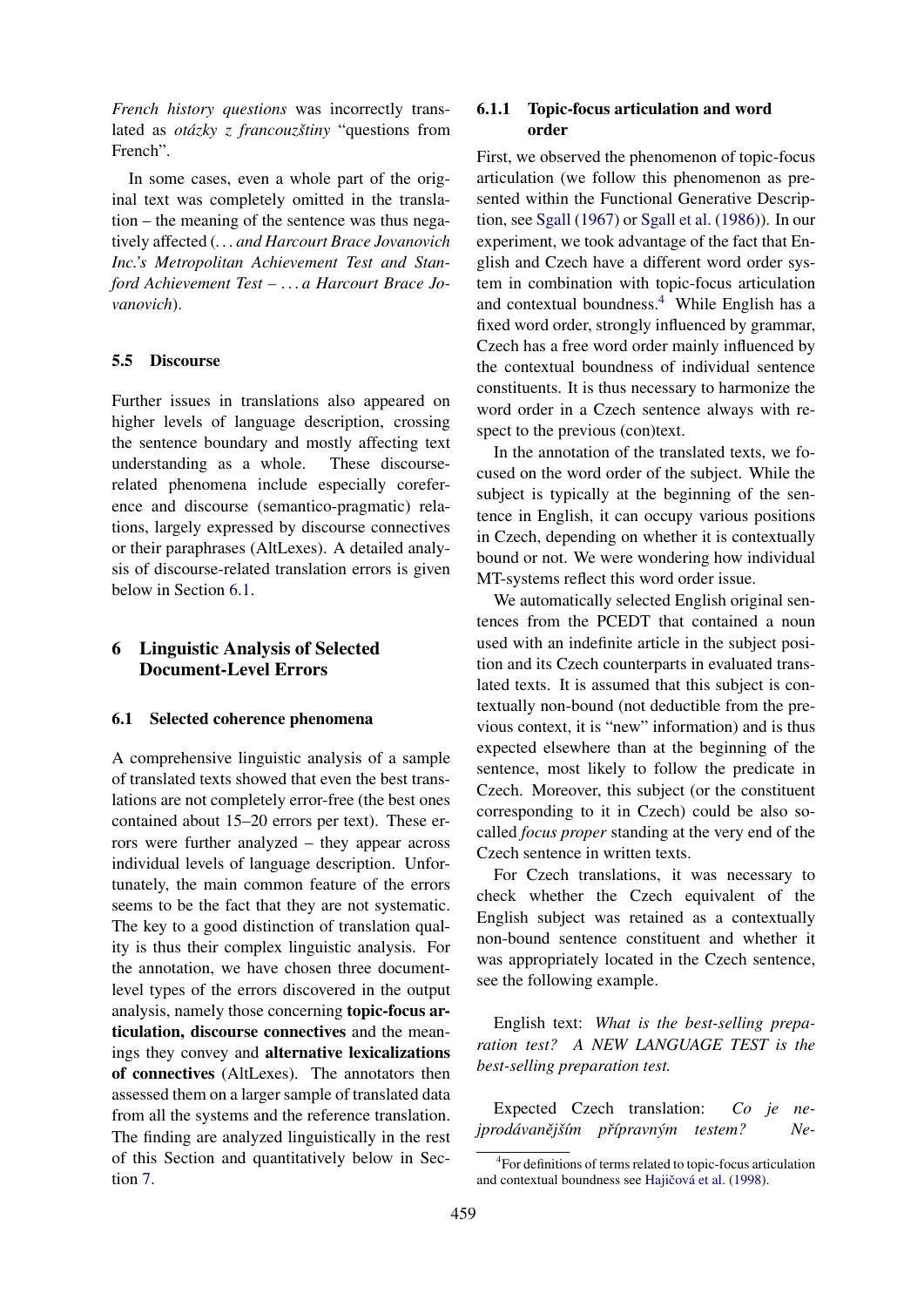*jprodavan ´ ejˇ sˇ´ım prˇ´ıpravnym testem je NEW ´ LANGUAGE TEST.*

# 6.1.2 Discourse connectives and their sentence positions

The second phenomenon assessed in the annotation were discourse connectives. Discourse connectives are rather short function words (e.g. *but, therefore, nevertheless, because,* or *and*) that connect two text units while expressing a discourse (semantico-pragmatic) relation between them, thus ensuring text to a large extent text coherence and cohesion. Here, the problematic issues included the use of a wrong Czech equivalent – both from the semantic and grammatical point of view (e.g. the positions of connectives in a sentence etc.). An example of a wrong connective translation is as follows. *Since chalk first touched slate, schoolchildren have wanted to know:* What's on the test? – \***Protože** se křída *poprve dotkla b ´ ridlice, ˇ zˇaci cht ´ eli v ˇ edˇ et: Co je na ˇ testu?*

The English connective *since* is homonymous and its meaning may be causal or temporal. In the example, it was translated as causal (by the Czech connective *protože – because*) in a temporal context (the correct Czech translation here would be *od okamžiku, kdy* (from the moment when...). Such an incorrect translation of a discourse connective demonstrates nicely the potential huge impact on overall comprehensibility.

From the word order perspective, even these cohesive devices have their typical positions in a clause – according to their part-of-speech classification. Coordinating conjunctions typically stand between two discourse units (*I play the flute and I dance.* / *Hraju na flétnu a tančím.*) both in English and Czech. Subordinating conjunctions typically occur at the beginning of the discourse unit to which they belong syntactically (*Because it rains, I'm not going out. I won't go out because it rains.* / *Protozeˇ prsˇ´ı, nepujdu ven. Nep ˚ ujdu ven, ˚ protozeˇ prší.*). Connectives of adverbial origin have looser positions in some cases;<sup>[5](#page-5-1)</sup> they can occur e.g. in the first and second position in the sentence (*For me it is easier to not lose a game than to win it, thus I produce better results in stronger tournaments. Both umpires claimed that they were unsighted, and were thus forced to give Somny the benefit of the doubt. / Pro mě je snazší neztratit* 

<span id="page-5-1"></span> ${}^{5}$ For more information see Rysová and Rysová [\(2018\)](#page-8-12).

*hru, nez ji vyhr ˇ at, ´ proto dosahuji lepsˇ´ıch vysledk ´ u˚ v* silnějších turnajích. Oba rozhodčí tvrdili, že *neviděli, byli proto nuceni dát Somnymu výhodu pochybovat.*).

In some word-order positions of discourse connectives, English and Czech differ. In other words, a Czech translation should not copy the connective ordering from an English original. In English, some discourse connectives can occur e.g. at the very end of the sentence (cf. *too, as well, instead, nevertheless* etc.), which is not typical for Czech.

To better compare the quality of the individual translations, we observed especially the translation equivalents of multi-word connectives like *as long as* or *as much as* that could be problematic due to their idiomatic character.

# 6.1.3 Alternative lexicalizations of discourse connectives (AltLexes)

In addition to discourse connectives, discourse relations can also be expressed by their alternatives called AltLexes, see [Prasad et al.](#page-8-13) [\(2010\)](#page-8-13). Alternative lexicalizations of connectives are often multiword phrases such as *for this reason*. Since these cohesive structures often have an idiomatic character and they generally do not achieve such degree of grammaticalization as connectives, their forms in languages may vary to a large extent.

For example, the AltLex *for this reason* is not translated into Czech literary as *pro tento důvod* 'lit. for this reason', but as *z tohoto důvodu* 'lit. from this reason'. Other examples of English AltLexes are *that's all, that's largely due to, attributed that to, it will cause* etc. A list of AltLexes in English is given in [Prasad et al.](#page-8-14) [\(2007\)](#page-8-14), multi-word connective expressions in Czech are described and presented in Rysová [\(2018\)](#page-8-15). Due to their high lexical variety and lower degree of grammaticalization, AltLexes were selected for the annotation as potentially interesting expressions for translation.

### <span id="page-5-0"></span>7 Results

In this section, we present the results of the evaluation.

#### 7.1 Inter-annotator agreement

The inter-annotator agreement was measured pairwise, it ranges from 66 % to 93 % with an average of 80 %. The agreement was on average 69 % for AltLexes, 87 % for connectives and 79 % for questions concerning word order.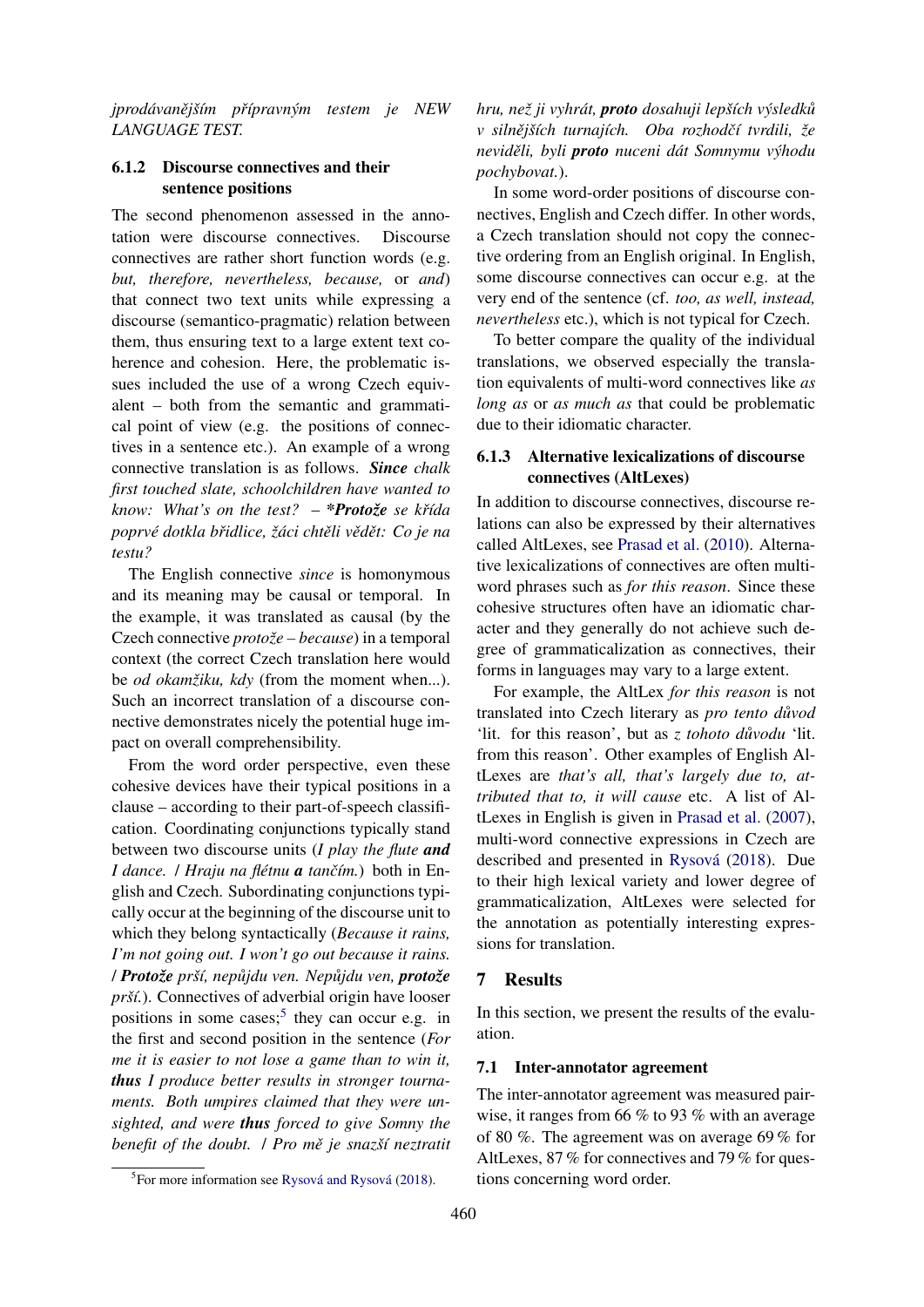### 7.2 AltLexes

The annotation interface for alternative lexicalizations contained identical questions to those for connective assessment (described above in Section [4\)](#page-1-1), with the exception of their (in)correct placement, as this question is irrelevant for such non-grammaticalized phrases. There were 23 queries in average for each of the evaluated translations. The results for adequacy of AltLex translations in each system output AND the reference are summed up in Table [1.](#page-7-0)

A source AltLex was assessed as an appropriate connecting device in accordance with the original discourse annotation in 130 cases (Yes), and inappropriate in 42 cases (No). The proportion of negative answers is surprisingly high, but a closer look on the data reveals that the annotators, quite in unity (but in contrast to the PDTB notion of AltLex), resist treating verbs as a specific form of connecting devices. This mostly concerns causative verbs like *to explain, to strengthen* or *to blame*. They might be in fact right, these verbs are mostly translated well and their role in discourse coherence is a rather supplementary one. Apart from this issue, Table [1](#page-7-0) demonstrates that once an AltLex is approved as a connecting device, it is in vast majority of cases translated correctly (rarely incorrectly), the original discourse meaning is preserved and it is not omitted in the translation. This applies quite equally across all systems, with a small decrease for CUNI-DocTransf-Marian system and the reference (!). A potential explanation is the typically looser human translation (and possibly the context-aware Marian system).

#### 7.3 Connectives

As for connectives, there were 52 queries in average for each of the evaluated translations. The results for adequacy of connective translations in each system output and the reference are summed up in Table [2.](#page-7-1) A source connective candidate was assessed as an factual connecting device in 303 cases (Yes), and not a connective in 30 cases (No). This proportion seems to be correct, the non-connective readings of some expressions are relevant, e.g. several times for *as much as* in the function (and position) of a quantifier. Once a connective candidate is approved as an actual connective, it translated always correctly (compare column "n" in Table [2\)](#page-7-1), but it is possibly incorrectly placed in the translation (column "ax"). The result

figures indicate that there are no significant differences across the systems in translating the traced connectives.

### 7.4 Word order

The word order evaluation focused the translation of contextually non-bound subjects (representing a new information in the sentence). The annotators first determined, which of the automatically preselected sentences from the English source indeed contain a contextually non-bound subject (85 Yes, 10 No). If yes, they traced whether the subject in the Czech translation also contextually nonbound. The results of manual annotation demonstrate that MT systems in general preserve the contextual non-boundness of the subjects. The figures are comparable across the systems, only the Marian system and the reference achieved a slightly worse scores:

|                       | yes |   |
|-----------------------|-----|---|
| CUNI-Transf-2018      | 11  |   |
| CUNI-DocTransf-Marian | 17  | 3 |
| online-B              | 6   |   |
| CUNI-DocTransf-T2T    | 17  |   |
| CUNI-Transf-2019      | 6   |   |
| reference             | 19  |   |

In a second task, we observed whether the subject in the English original the focus proper of the given sentence. Again, the annotators first filtered out relevant sentences (10 Yes, 36 No). Then they looked at whether the subject in the Czech translation is also the focus proper of the sentence. Similarly as in the previous task, the Marian system's performance is worse, and the performance of CUNI-DocTransf-T2T drops. However, the results here are less significant, as there were only few occurrences of the annotated tokens:

|                       | yes               | no |
|-----------------------|-------------------|----|
| CUNI-Transf-2018      | 2                 |    |
| CUNI-DocTransf-Marian | 5                 | 3  |
| online-B              | $\mathbf{\Omega}$ |    |
| CUNI-DocTransf-T2T    |                   | 2  |
| CUNI-Transf-2019      | $\mathbf{\Omega}$ |    |
| reference             |                   |    |

Next, we followed the systems' ability to place the Czech equivalents of the original English subjects correctly into the Czech output sentence. Here, a correct placement according to the Czech word order rules was mostly achieved by all systems. There was not enough data collected for the online-B system, but the rest is comparable, with both context-aware systems performing slightly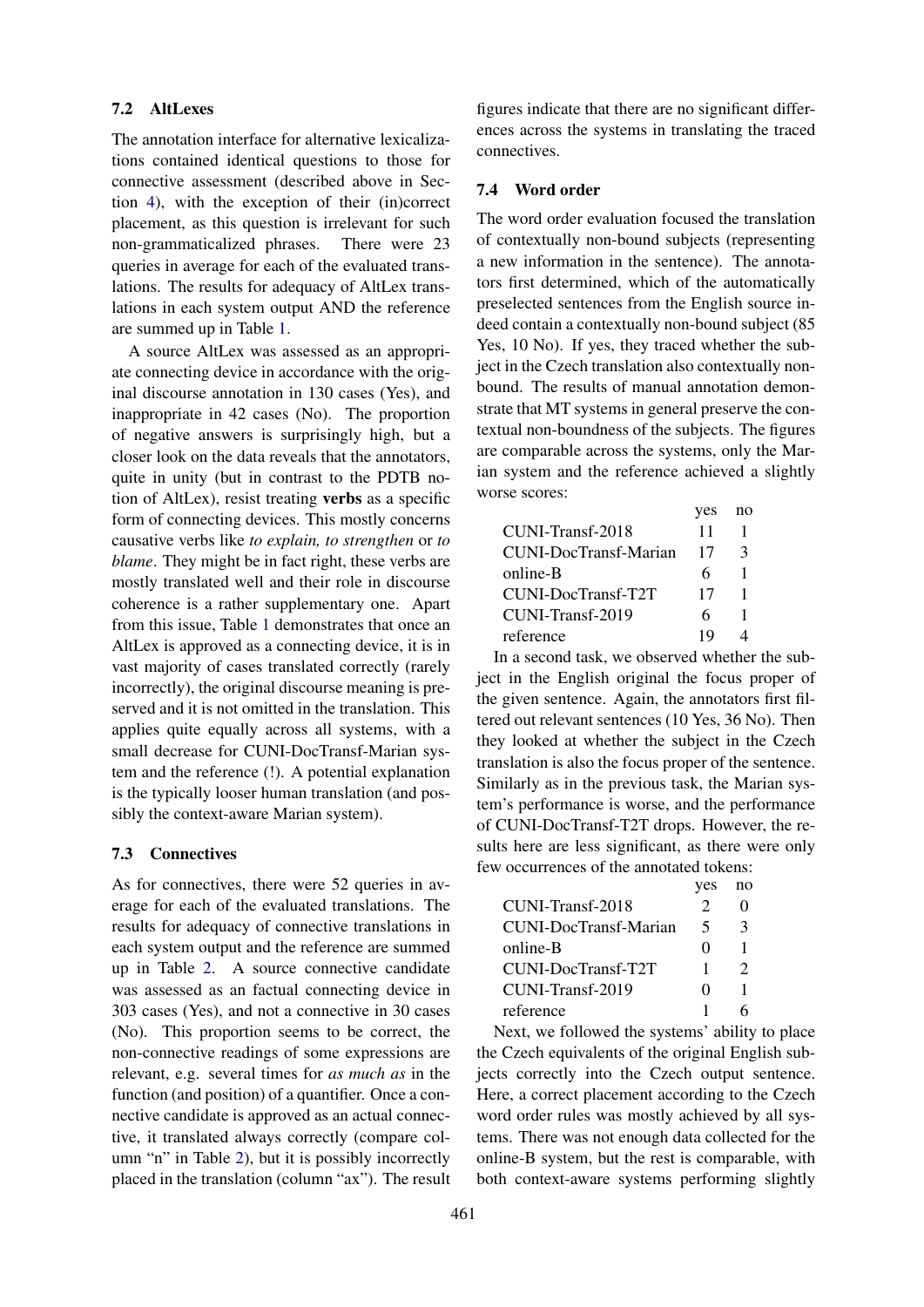<span id="page-7-0"></span>

|                              | adequate missing wrong |  |
|------------------------------|------------------------|--|
| CUNI-Transf-2018             | ★★★★☆ ☆☆☆☆☆ ★☆☆☆☆      |  |
| <b>CUNI-DocTransf-Marian</b> | ★★★★☆ ★☆☆☆☆ ★☆☆☆☆      |  |
| online-B                     | ★★★★☆ ☆☆☆☆☆ ★☆☆☆☆      |  |
| <b>CUNI-DocTransf-T2T</b>    | ★★★★☆ ☆☆☆☆☆ ★☆☆☆☆      |  |
| CUNI-Transf-2019             | ★★★★☆ ☆☆☆☆☆ ★☆☆☆☆      |  |
| reference                    | ★★★☆☆ ☆☆☆☆☆ ★☆☆☆☆      |  |

<span id="page-7-1"></span>Table 1: Results for AltLex annotations. Each  $\star$  represents 20 % and the results are rounded to the nearest halfstar.

|                                                   | a | $ax \sim$ | m | n |
|---------------------------------------------------|---|-----------|---|---|
| CUNI-Transf-2018                                  |   |           |   |   |
| CUNI-DocTransf-Marian ****** ****** ****** ****** |   |           |   |   |
| online-B                                          |   |           |   |   |
| CUNI-DocTransf-T2T                                |   |           |   |   |
| CUNI-Transf-2019                                  |   |           |   |   |
| reference                                         |   |           |   |   |

Table 2: Results for connectives annotations. The columns are: (a) adequate and correctly placed, (ax) adequate but incorrectly placed, (m) omitted and it does not harm the output, and (n) not adequate. Each  $\star$  represents 20 % and the results are rounded to the nearest half-star.

worse than others:

| 14 |                   |        |
|----|-------------------|--------|
| 14 | 5                 |        |
| 3  |                   |        |
| 13 | $\mathcal{R}$     |        |
| 6  | $\mathbf{\Omega}$ |        |
| 19 | 3                 |        |
|    | <b>YUS</b>        | - 11 U |

 $y^{\alpha}$  no

### 8 Conclusion

In this paper, we have described a test suite of parallel English-Czech texts provided for WMT19 with the aim to assess discourse phenomena in output of MT systems participating in the News Translation Task. We have carried out an extensive manual annotation of the MT outputs and identified types of translation errors relevant to document-level translation. We also compared the systems' performance with respect to the observed phenomena.

In general, the recent NMT systems have achieved such a high level of translation quality that it has become difficult to evaluate their output in a systematic fashion. Most of the errors in the translation cannot be found by a simple comparison with the reference translation, a bilingual evaluation is needed. Moreover, for the observed phenomena, the systems performed with only a minor differences among each other and they reached

the quality of the reference. In fact, the reference translation was in some aspects evaluated as worse, which is likely caused by the greater literal adherence of the automatic translations to the original and it does not mean that the reference is incorrect. Contrary to our assumptions, the two context-aware systems did not outperform the others in translating the followed documentlevel phenomena. This can be attributed to the fact that the systems perform good enough on this task already, and also partly because the evaluation can change a lot using just a slightly different annotation setting, e.g. if we traced also other (ambiguous) connective expressions or anaphoric items. The actual errors are difficult to predict from scratch and they occur randomly. More specifically, while the translations of AltLexes and discourse connectives showed quite satisfactory (at least of those observed here), the most errors (equally across systems) were detected in the area of word order and contextual (non-)boundness of the subjects. The systems prefer to keep the original word also in the translations, not really accounting for the impact of information structure.

### Acknowledgement

We acknowledge support from the Czech Science Foundation project no. GA17-06123S (Anaphoricity in Connectives: Lexical Descrip